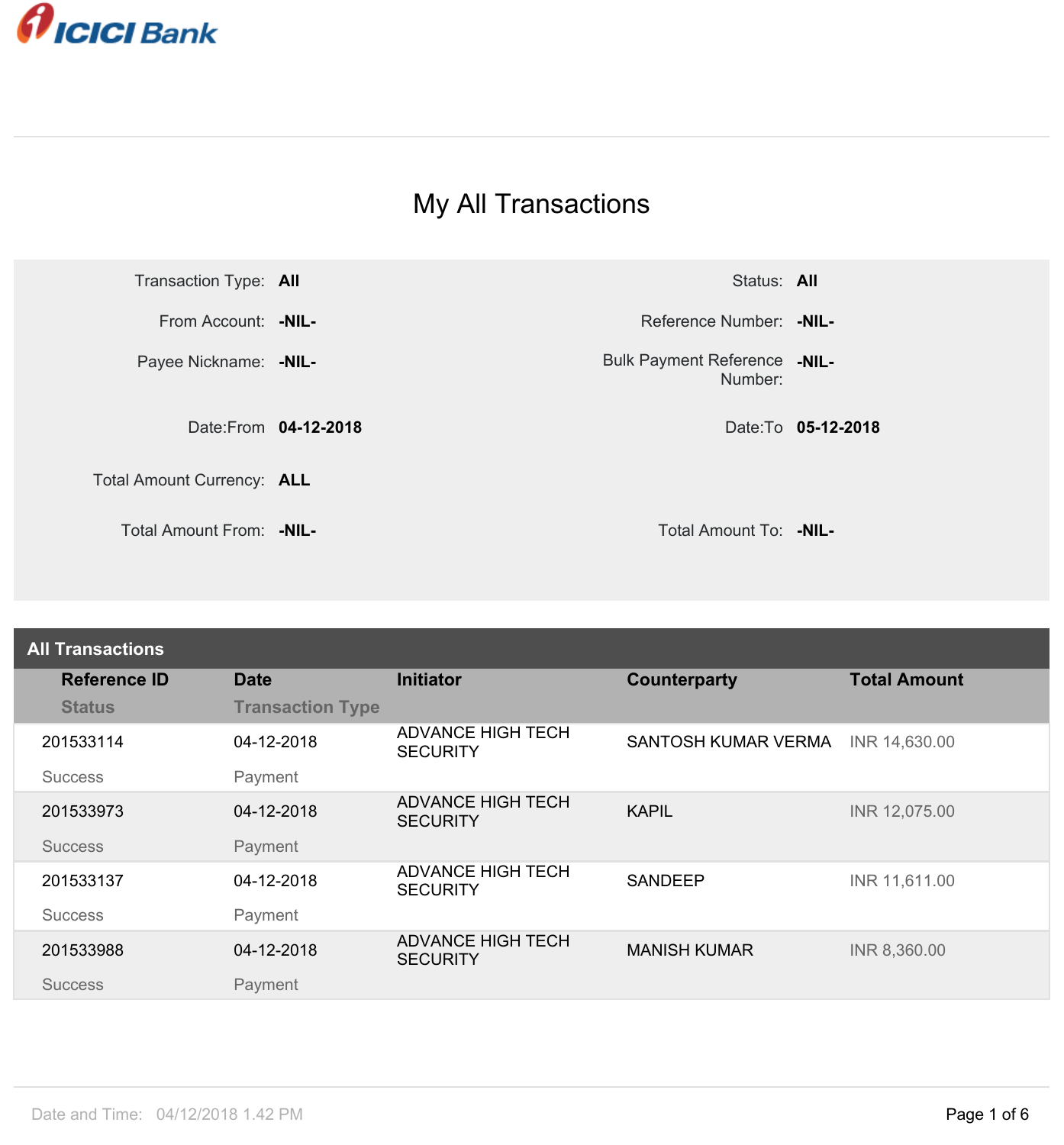| 201533152      | 04-12-2018 | <b>ADVANCE HIGH TECH</b><br><b>SECURITY</b> | MUKESH KUMAR PODDAR INR 11,611.00     |               |
|----------------|------------|---------------------------------------------|---------------------------------------|---------------|
| <b>Success</b> | Payment    |                                             |                                       |               |
| 201534000      | 04-12-2018 | <b>ADVANCE HIGH TECH</b><br><b>SECURITY</b> | <b>PYARE LAL</b>                      | INR 11,146.00 |
| <b>Success</b> | Payment    |                                             |                                       |               |
| 201533165      | 04-12-2018 | <b>ADVANCE HIGH TECH</b><br><b>SECURITY</b> | <b>SARVENDRA KUMAR</b>                | INR 12,075.00 |
| <b>Success</b> | Payment    |                                             |                                       |               |
| 201534011      | 04-12-2018 | <b>ADVANCE HIGH TECH</b><br><b>SECURITY</b> | <b>KHUSHBOO</b>                       | INR 12,075.00 |
| <b>Success</b> | Payment    |                                             |                                       |               |
| 201533198      | 04-12-2018 | <b>ADVANCE HIGH TECH</b><br><b>SECURITY</b> | <b>BHARAT KUMAR MANDAL</b>            | INR 9,753.00  |
| <b>Success</b> | Payment    | <b>ADVANCE HIGH TECH</b>                    |                                       |               |
| 201534021      | 04-12-2018 | <b>SECURITY</b>                             | <b>CHANDNI</b>                        | INR 12,075.00 |
| <b>Success</b> | Payment    |                                             |                                       |               |
| 201532659      | 04-12-2018 | <b>ADVANCE HIGH TECH</b><br><b>SECURITY</b> | <b>SANJU DEVI</b>                     | INR 11,611.00 |
| <b>Success</b> | Payment    |                                             |                                       |               |
| 201534028      | 04-12-2018 | <b>ADVANCE HIGH TECH</b><br><b>SECURITY</b> | <b>UMESH KUMAR SINGH</b>              | INR 11,146.00 |
| <b>Success</b> | Payment    |                                             |                                       |               |
| 201532674      | 04-12-2018 | <b>ADVANCE HIGH TECH</b><br><b>SECURITY</b> | <b>MANTU SAH</b>                      | INR 11,146.00 |
| <b>Success</b> | Payment    |                                             |                                       |               |
| 201534037      | 04-12-2018 | <b>ADVANCE HIGH TECH</b><br><b>SECURITY</b> | <b>CHANDAN KUMAR</b><br><b>PASWAN</b> | INR 8,824.00  |
| <b>Success</b> | Payment    |                                             |                                       |               |
| 201532694      | 04-12-2018 | <b>ADVANCE HIGH TECH</b><br><b>SECURITY</b> | <b>DEV RAJ</b>                        | INR 12,075.00 |
| <b>Success</b> | Payment    |                                             |                                       |               |
| 201534055      | 04-12-2018 | <b>ADVANCE HIGH TECH</b><br><b>SECURITY</b> | <b>SURAJ KUMAR</b>                    | INR 11,611.00 |
| <b>Success</b> | Payment    |                                             |                                       |               |
| 201532705      | 04-12-2018 | <b>ADVANCE HIGH TECH</b><br><b>SECURITY</b> | <b>ARUN KUMAR</b>                     | INR 12,075.00 |
| <b>Success</b> | Payment    |                                             |                                       |               |
| 201534065      | 04-12-2018 | <b>ADVANCE HIGH TECH</b><br><b>SECURITY</b> | <b>PREMNARAYAN</b>                    | INR 9,288.00  |
| <b>Success</b> | Payment    |                                             |                                       |               |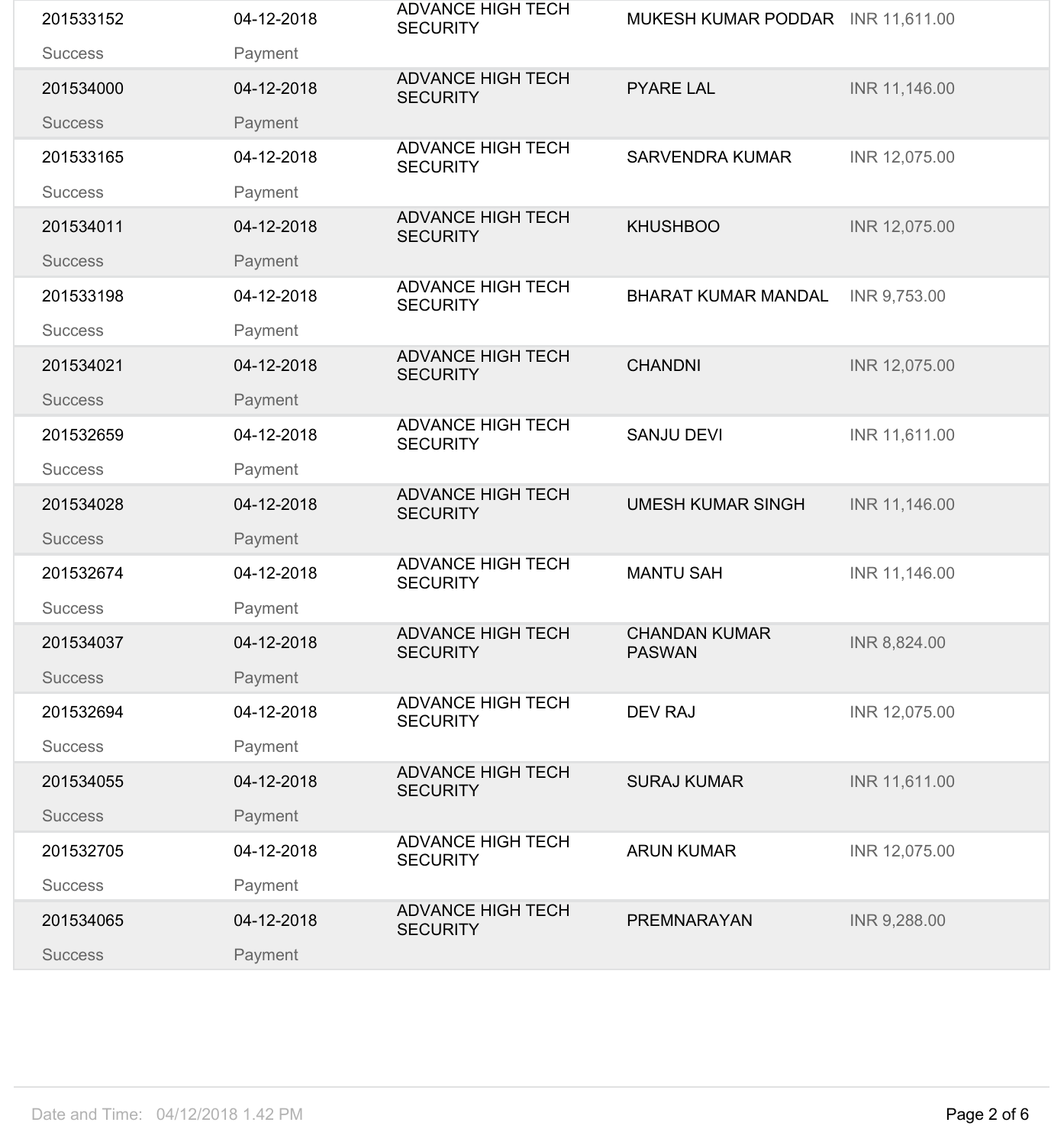| 201532723      | 04-12-2018 | <b>ADVANCE HIGH TECH</b><br><b>SECURITY</b> | <b>VINOD KUMAR</b>   | INR 12,075.00 |
|----------------|------------|---------------------------------------------|----------------------|---------------|
| <b>Success</b> | Payment    |                                             |                      |               |
| 201534072      | 04-12-2018 | <b>ADVANCE HIGH TECH</b><br><b>SECURITY</b> | ANUP KUMAR SHARMA    | INR 2,322.00  |
| <b>Success</b> | Payment    |                                             |                      |               |
| 201532734      | 04-12-2018 | <b>ADVANCE HIGH TECH</b><br><b>SECURITY</b> | <b>VISHAL SAINI</b>  | INR 11,611.00 |
| <b>Success</b> | Payment    |                                             |                      |               |
| 201534086      | 04-12-2018 | <b>ADVANCE HIGH TECH</b><br><b>SECURITY</b> | <b>SANDEEP SINGH</b> | INR 11,146.00 |
| <b>Success</b> | Payment    |                                             |                      |               |
| 201532746      | 04-12-2018 | <b>ADVANCE HIGH TECH</b><br><b>SECURITY</b> | <b>RAM KUMAR</b>     | INR 12,075.00 |
| <b>Success</b> | Payment    |                                             |                      |               |
| 201534099      | 04-12-2018 | <b>ADVANCE HIGH TECH</b><br><b>SECURITY</b> | <b>SEEMA KUMARI</b>  | INR 10,217.00 |
| <b>Success</b> | Payment    |                                             |                      |               |
| 201532764      | 04-12-2018 | <b>ADVANCE HIGH TECH</b><br><b>SECURITY</b> | <b>SUNEEL</b>        | INR 11,146.00 |
| <b>Success</b> | Payment    |                                             |                      |               |
| 201534108      | 04-12-2018 | <b>ADVANCE HIGH TECH</b><br><b>SECURITY</b> | <b>BABITA</b>        | INR 10,682.00 |
| <b>Success</b> | Payment    |                                             |                      |               |
| 201532777      | 04-12-2018 | <b>ADVANCE HIGH TECH</b><br><b>SECURITY</b> | <b>MAMTA</b>         | INR 11,611.00 |
| <b>Success</b> | Payment    |                                             |                      |               |
| 201532841      | 04-12-2018 | <b>ADVANCE HIGH TECH</b><br><b>SECURITY</b> | <b>NUSRAT PARVIN</b> | INR 10,217.00 |
| <b>Success</b> | Payment    |                                             |                      |               |
| 201532802      | 04-12-2018 | <b>ADVANCE HIGH TECH</b><br><b>SECURITY</b> | <b>PAWAN</b>         | INR 11,611.00 |
| <b>Success</b> | Payment    |                                             |                      |               |
| 201532852      | 04-12-2018 | <b>ADVANCE HIGH TECH</b><br><b>SECURITY</b> | <b>DEEPA</b>         | INR 11,611.00 |
| <b>Success</b> | Payment    |                                             |                      |               |
| 201532818      | 04-12-2018 | <b>ADVANCE HIGH TECH</b><br><b>SECURITY</b> | <b>RAVINDRA RAUT</b> | INR 12,075.00 |
| <b>Success</b> | Payment    |                                             |                      |               |
| 201532874      | 04-12-2018 | <b>ADVANCE HIGH TECH</b><br><b>SECURITY</b> | <b>ISRAT</b>         | INR 11,611.00 |
| <b>Success</b> | Payment    |                                             |                      |               |
|                |            |                                             |                      |               |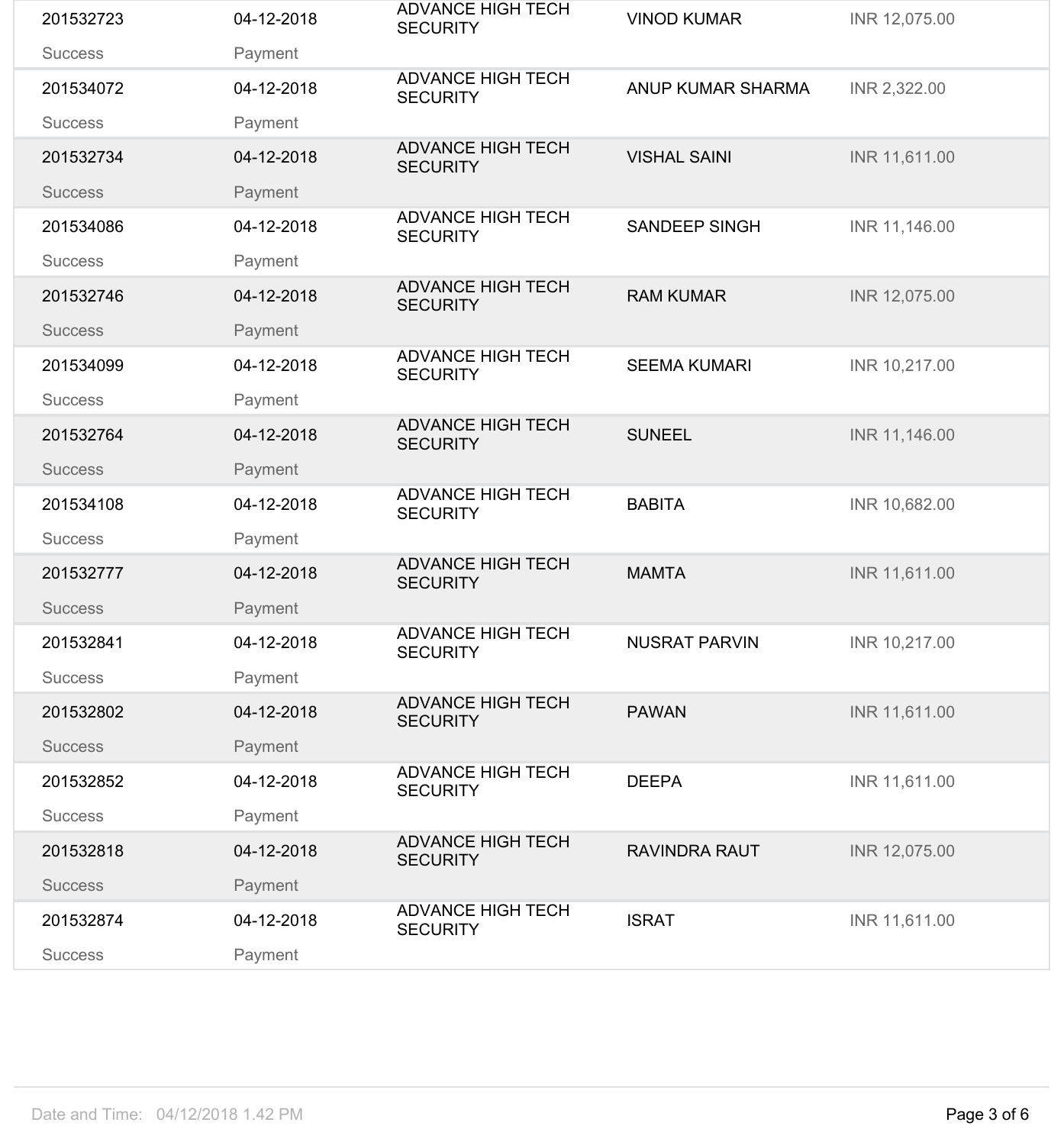| 201532834      | 04-12-2018 | <b>ADVANCE HIGH TECH</b><br><b>SECURITY</b> | <b>JAI BHAGWAN</b>       | INR 12,075.00 |
|----------------|------------|---------------------------------------------|--------------------------|---------------|
| <b>Success</b> | Payment    |                                             |                          |               |
| 201532894      | 04-12-2018 | <b>ADVANCE HIGH TECH</b><br><b>SECURITY</b> | <b>RAGHUNANDAN KUMAR</b> | INR 11,611.00 |
| <b>Success</b> | Payment    |                                             |                          |               |
| 201532845      | 04-12-2018 | <b>ADVANCE HIGH TECH</b><br><b>SECURITY</b> | <b>RAJU</b>              | INR 12,075.00 |
| <b>Success</b> | Payment    |                                             |                          |               |
| 201532928      | 04-12-2018 | <b>ADVANCE HIGH TECH</b><br><b>SECURITY</b> | <b>KARTIK</b>            | INR 12,075.00 |
| <b>Success</b> | Payment    |                                             |                          |               |
| 201532866      | 04-12-2018 | <b>ADVANCE HIGH TECH</b><br><b>SECURITY</b> | <b>SANJAY KUMAR</b>      | INR 11,611.00 |
| <b>Success</b> | Payment    | <b>ADVANCE HIGH TECH</b>                    |                          |               |
| 201532942      | 04-12-2018 | <b>SECURITY</b>                             | <b>KISHAN</b>            | INR 12,075.00 |
| <b>Success</b> | Payment    |                                             |                          |               |
| 201532888      | 04-12-2018 | <b>ADVANCE HIGH TECH</b><br><b>SECURITY</b> | <b>NARENDRA</b>          | INR 11,611.00 |
| <b>Success</b> | Payment    |                                             |                          |               |
| 201532958      | 04-12-2018 | <b>ADVANCE HIGH TECH</b><br><b>SECURITY</b> | <b>JAI RAM TIWARI</b>    | INR 11,611.00 |
| <b>Success</b> | Payment    |                                             |                          |               |
| 201532904      | 04-12-2018 | <b>ADVANCE HIGH TECH</b><br><b>SECURITY</b> | <b>RANI DEVI</b>         | INR 12,075.00 |
| <b>Success</b> | Payment    |                                             |                          |               |
| 201532968      | 04-12-2018 | <b>ADVANCE HIGH TECH</b><br><b>SECURITY</b> | <b>RAJA PANDIT</b>       | INR 10,217.00 |
| <b>Success</b> | Payment    |                                             |                          |               |
| 201532918      | 04-12-2018 | <b>ADVANCE HIGH TECH</b><br><b>SECURITY</b> | <b>MANJU DEVI</b>        | INR 9,288.00  |
| <b>Success</b> | Payment    |                                             |                          |               |
| 201532976      | 04-12-2018 | <b>ADVANCE HIGH TECH</b><br><b>SECURITY</b> | RAKESH KUMAR NAMDEV      | INR 9,753.00  |
| <b>Success</b> | Payment    |                                             |                          |               |
| 201532937      | 04-12-2018 | <b>ADVANCE HIGH TECH</b><br><b>SECURITY</b> | ROOPESH MANDAL           | INR 11,611.00 |
| <b>Success</b> | Payment    |                                             |                          |               |
| 201533005      | 04-12-2018 | <b>ADVANCE HIGH TECH</b><br><b>SECURITY</b> | <b>MANISH SINGH</b>      | INR 6,038.00  |
| <b>Success</b> | Payment    |                                             |                          |               |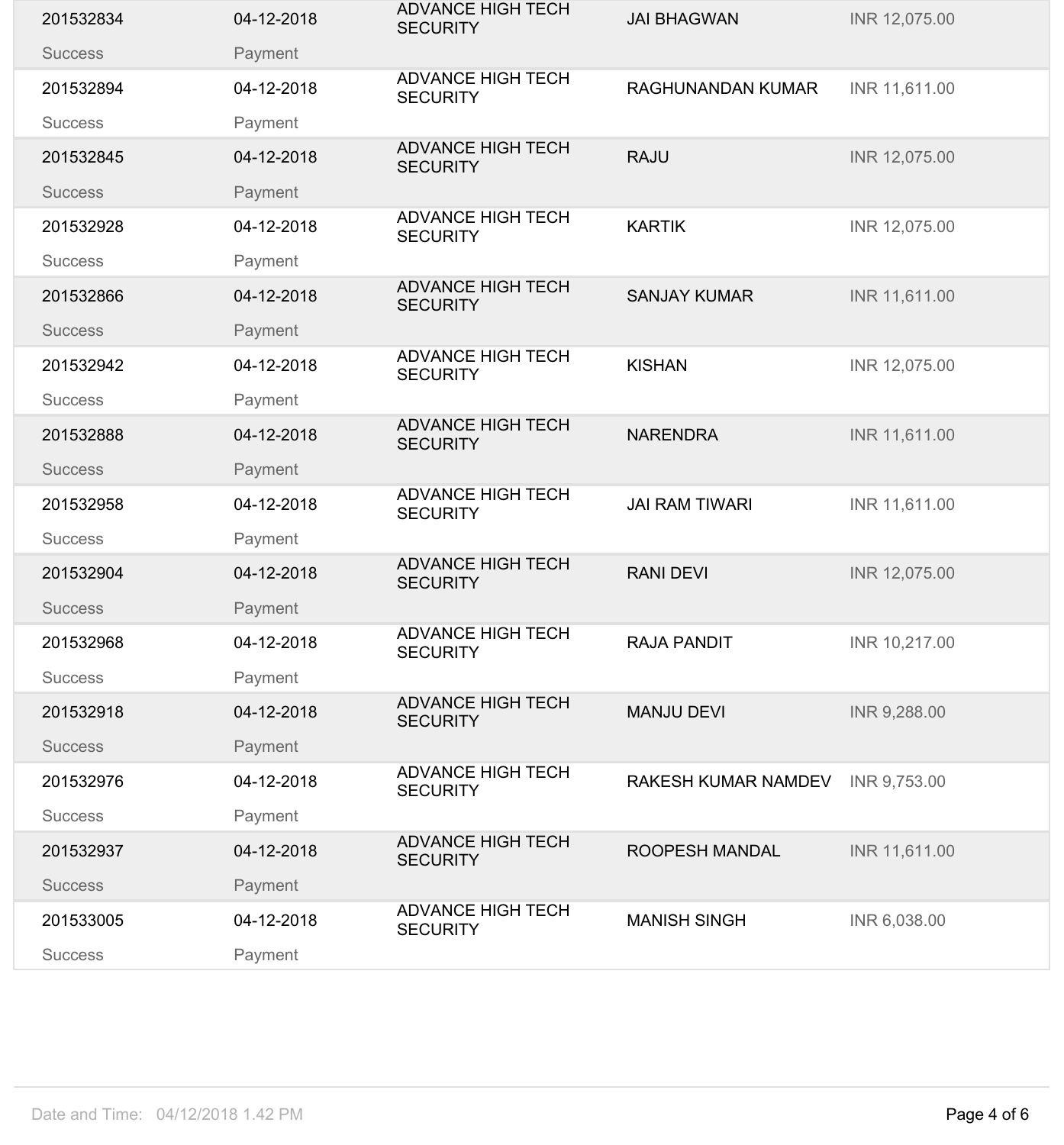| 201532955      | 04-12-2018 | <b>ADVANCE HIGH TECH</b><br><b>SECURITY</b> | <b>RANJAN KUMAR</b>                   | INR 2,787.00  |
|----------------|------------|---------------------------------------------|---------------------------------------|---------------|
| <b>Success</b> | Payment    |                                             |                                       |               |
| 201532964      | 04-12-2018 | <b>ADVANCE HIGH TECH</b><br><b>SECURITY</b> | <b>RAJA RAM</b>                       | INR 12,075.00 |
| <b>Success</b> | Payment    |                                             |                                       |               |
| 201532972      | 04-12-2018 | <b>ADVANCE HIGH TECH</b><br><b>SECURITY</b> | <b>CHINTOO MANDAL</b>                 | INR 12,075.00 |
| <b>Success</b> | Payment    |                                             |                                       |               |
| 201532983      | 04-12-2018 | <b>ADVANCE HIGH TECH</b><br><b>SECURITY</b> | <b>ASHA DAS</b>                       | INR 11,611.00 |
| <b>Success</b> | Payment    |                                             |                                       |               |
| 201532998      | 04-12-2018 | <b>ADVANCE HIGH TECH</b><br><b>SECURITY</b> | <b>AVINASH KUMAR</b>                  | INR 11,611.00 |
| <b>Success</b> | Payment    | <b>ADVANCE HIGH TECH</b>                    |                                       |               |
| 201533012      | 04-12-2018 | <b>SECURITY</b>                             | <b>SUDHA DEVI</b>                     | INR 12,075.00 |
| <b>Success</b> | Payment    |                                             |                                       |               |
| 201533022      | 04-12-2018 | <b>ADVANCE HIGH TECH</b><br><b>SECURITY</b> | <b>MD RIZWAN ALAM</b>                 | INR 12,075.00 |
| <b>Success</b> | Payment    |                                             |                                       |               |
| 201533034      | 04-12-2018 | <b>ADVANCE HIGH TECH</b><br><b>SECURITY</b> | <b>RAVINDERA</b>                      | INR 9,288.00  |
| <b>Success</b> | Payment    |                                             |                                       |               |
| 201533044      | 04-12-2018 | <b>ADVANCE HIGH TECH</b><br><b>SECURITY</b> | RAKESH ROSHAN KANTA                   | INR 4,644.00  |
| <b>Success</b> | Payment    |                                             |                                       |               |
| 201533053      | 04-12-2018 | <b>ADVANCE HIGH TECH</b><br><b>SECURITY</b> | <b>SHARVAN KUMAR</b><br><b>MANDAL</b> | INR 11,611.00 |
| <b>Success</b> | Payment    |                                             |                                       |               |
| 201533063      | 04-12-2018 | <b>ADVANCE HIGH TECH</b><br><b>SECURITY</b> | <b>SACHIN KUMAR</b>                   | INR 10,682.00 |
| <b>Success</b> | Payment    |                                             |                                       |               |
| 201533076      | 04-12-2018 | <b>ADVANCE HIGH TECH</b><br><b>SECURITY</b> | <b>SAVITRI</b>                        | INR 12,075.00 |
| <b>Success</b> | Payment    |                                             |                                       |               |
| 201533086      | 04-12-2018 | <b>ADVANCE HIGH TECH</b><br><b>SECURITY</b> | <b>SONU KUMAR SAH</b>                 | INR 12,075.00 |
| <b>Success</b> | Payment    |                                             |                                       |               |
| 201533105      | 04-12-2018 | <b>ADVANCE HIGH TECH</b><br><b>SECURITY</b> | <b>UTTAM SINGH</b>                    | INR 11,611.00 |
| <b>Success</b> | Payment    |                                             |                                       |               |